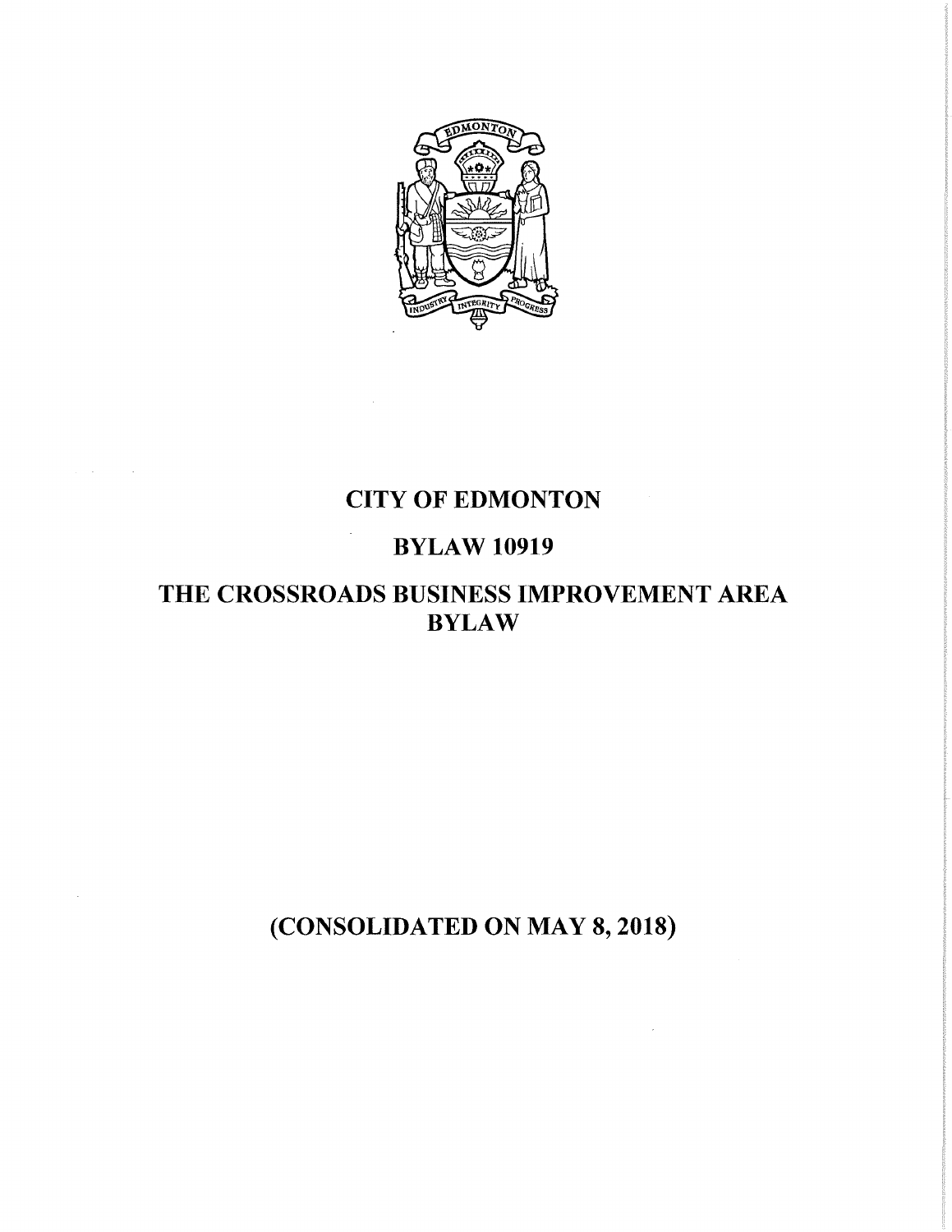# **THE CITY OF EDMONTON**

## **BYLAW 10919**

# **THE CROSSROADS BUSINESS IMPROVEMENT AREA BYLAW**

(S.2(a), Bylaw 17784, November 7, 2016) (S.2(a), Bylaw 18181, December 4, 2017)

**WHEREAS** the Municipal Council of the City of Edmonton has received a request, appended hereto and forming Appendix "A" to this Bylaw, pursuant to Section 50 of the Municipal Government Act and the Business Revitalization Zone Regulations (Alta. Reg. 377/94), to

- (a) designate a prescribed area as a business revitalization zone;
- (b) designate a name for the Zone;
- ( c) establish a Board for the Zone;
- ( d) specify the number of Board members, describe the term of office of Board members, the method of filling vacancies on the Board and related matters;
- ( e) authorize a business assessment in the Zone to be used for the purposes of the business revitalization zone tax, if a Council has not passed a business tax bylaw for the municipality.

**AND WHEREAS** on November 10, 1994, notice of the intention of Council to pass this Bylaw was mailed to every person who is shown on the current assessment roll of the City as being assessed for business taxes within the boundaries of the Business Revitalization Zone;

**AND WHEREAS** no petition objecting to the passing of this Bylaw has been received by the Municipal Council of the City;

**NOW THEREFORE,** the Municipal Council of the City of Edmonton, duly assembled, enacts as follows:

## **PART I- PURPOSE, DEFINITIONS AND INTERPRETATION**

**DEFINITIONS** 1 In this bylaw, unless the context otherwise requires:

- (a) **"Board"** means all Directors of the business improvement area as appointed by Council from time to time;
- (b) **"City"** means the municipal corporation of the City of Edmonton;
- ( c) **"Council"** means the municipal council of the City of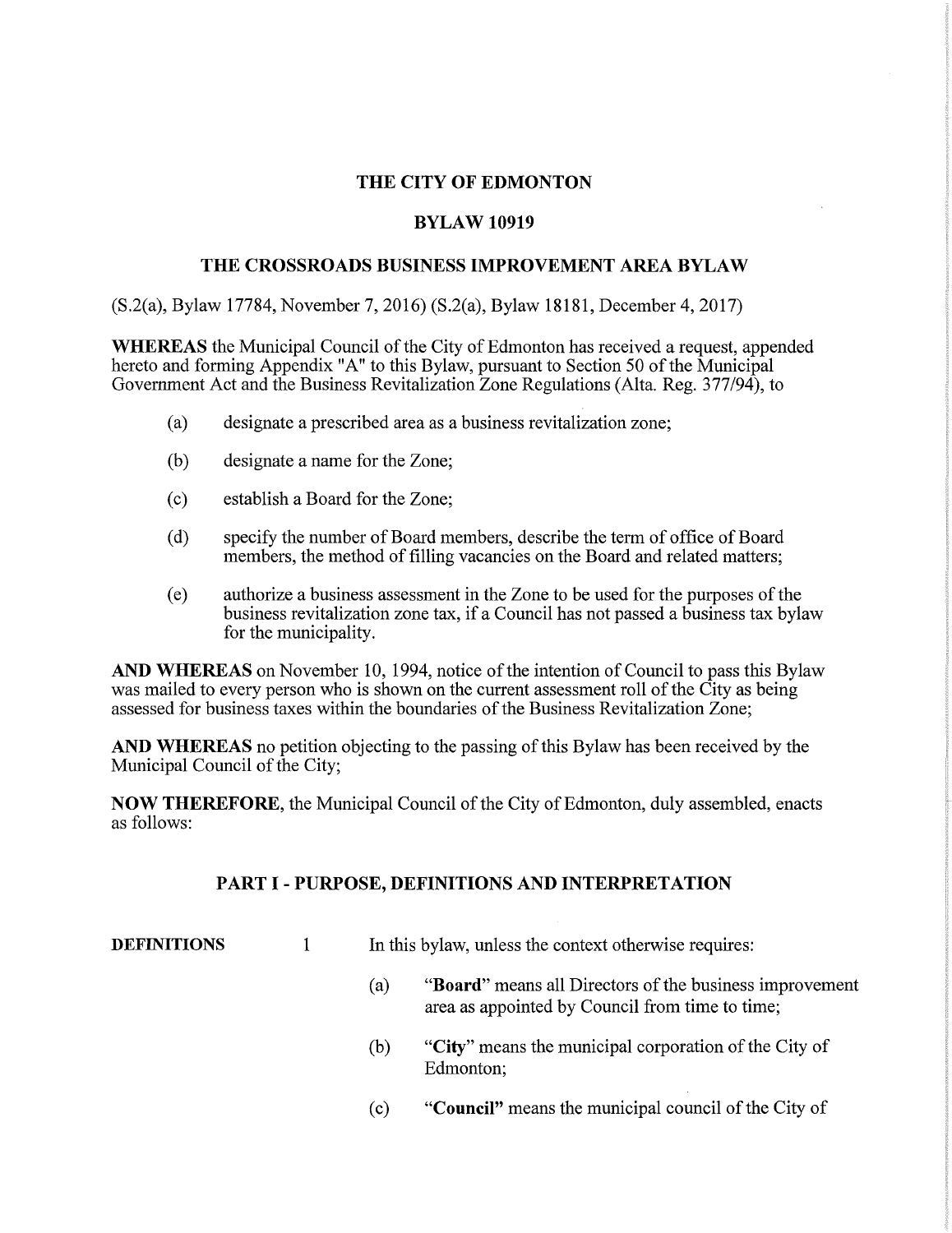Edmonton;

- ( d) **"Director"** means a person appointed by Council pursuant to section 6 of this bylaw;
- ( e) **"Member"** means a business assessed for business taxes within The Crossroads Business Improvement Area;
- *(f)* **"MGA"** means the *Municipal Government Act,* S.A. 2000, c. M-26;
- (g) **"Person"** includes an individual, partnership, association, corporation, trustee, executor, administrator or legal representative; and

(S.3, Bylaw 13918, April 19, 2005) (S.2(b), S.3, S.4(a), Bylaw 17784, November 7, 2016) (S.2(b ), Bylaw 18181, December 4, 2017)

**THE ZONE**  2 The area, the boundaries of which are outlined and shaded on the map attached hereto as Appendix "B" and forming part of this Bylaw, and which are more particularly described in Appendix "C" attached hereto and forming part of this Bylaw, is hereby designated as "The Crossroads Business Improvement Area".

> (S.4, Bylaw 13918, April 19, 2005) (S.2(c), Bylaw 17784, November 7, 2016) (S.2 (c), Bylaw 18181, December 4, 2017)

- **ESTABLISHMENT OFTHE ASSOCIATION**
- 3 (1) The Board of Directors of The Crossroads Business Improvement Area is hereby established as a corporation pursuant to Section 51(2) of the Municipal Government Act under the name "The Crossroads Business Improvement Area Association". (S.2 (d), Bylaw 18181, December 4, 2017)
	- (2) The Corporation hereby established shall consist of Directors appointed from time to time in accordance with Section 6 hereof.

(S.5, Bylaw 13918, April 19, 2005) (S.2(d), S.4(b) Bylaw 17784, November 7, 2016)

**PURPOSES OF THE ZONE**  4 The objects or purposes for which The Crossroads Improvement Area are established are:

# **DESIGNATION OF**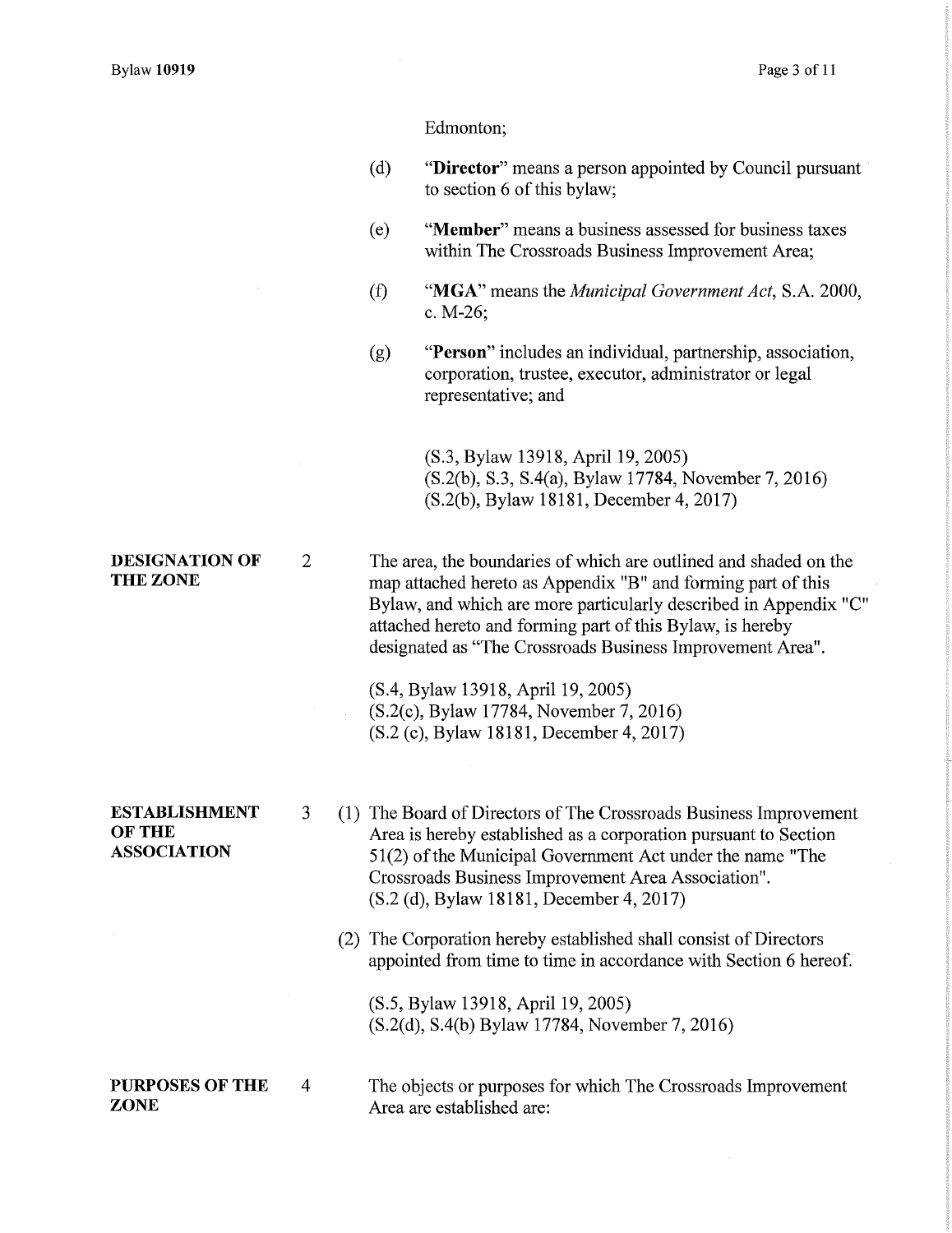|                                        |   | (a)<br>improving, beautifying and maintaining property in The<br>Crossroads Business Improvement Area;                                                                                                                                                                                                                                                                                       |
|----------------------------------------|---|----------------------------------------------------------------------------------------------------------------------------------------------------------------------------------------------------------------------------------------------------------------------------------------------------------------------------------------------------------------------------------------------|
|                                        |   | (b)<br>developing, improving, and maintaining public parking;<br>and                                                                                                                                                                                                                                                                                                                         |
|                                        |   | (c)<br>promoting The Crossroads Business Improvement Area as<br>a business or shopping district.                                                                                                                                                                                                                                                                                             |
|                                        |   | (S.4(c) Bylaw 17784, November 7, 2016)<br>(S.2 (e), Bylaw 18181, December 4, 2017)<br>(S.2, Bylaw 18352, May 8, 2018)                                                                                                                                                                                                                                                                        |
| <b>POWERS OF</b><br><b>ASSOCIATION</b> | 5 | (1) Subject to the provisions of this bylaw and every other applicable<br>bylaw of the City or statute or regulations of the Province, The<br>Crossroads Business Improvement Area shall have the power to do<br>all things necessarily incidental to the attainment of its objects.                                                                                                         |
|                                        |   | (2) Nothing in this bylaw shall be construed as giving The Crossroads<br>Business Improvement Area the power to borrow money or<br>otherwise pledge its assets without the express direction of<br>Council.                                                                                                                                                                                  |
|                                        |   | (S.4(d) Bylaw 17784, November 7, 2016) (S.2(f), Bylaw 18181, December<br>4, 2017                                                                                                                                                                                                                                                                                                             |
| <b>DIRECTORS</b>                       | 6 | (1) The Board of The Crossroads Business Improvement Area shall<br>consist of fifteen Directors appointed by Council.                                                                                                                                                                                                                                                                        |
|                                        |   | (2) At the recommendation of the Board, Council may appoint fewer<br>than fifteen Directors.                                                                                                                                                                                                                                                                                                 |
|                                        |   | (3) Each appointment made by Council is for a term of one year with<br>no maximum number of terms.                                                                                                                                                                                                                                                                                           |
|                                        |   | (4) No person shall be appointed as a Director unless that person:                                                                                                                                                                                                                                                                                                                           |
|                                        |   | has been nominated in writing, submitted to the Board<br>(a)<br>before close of nominations, for appointment as a Director,<br>by any person in the Crossroads Business Improvement<br>Area who is shown on the current assessment roll of the<br>City as being assessed for business taxes with respect to a<br>business carried on within the Crossroads Business<br>Improvement Area, and |
|                                        |   | (b)<br>has consented to act as a Director, in writing submitted to<br>the Board prior to that person's appointment.                                                                                                                                                                                                                                                                          |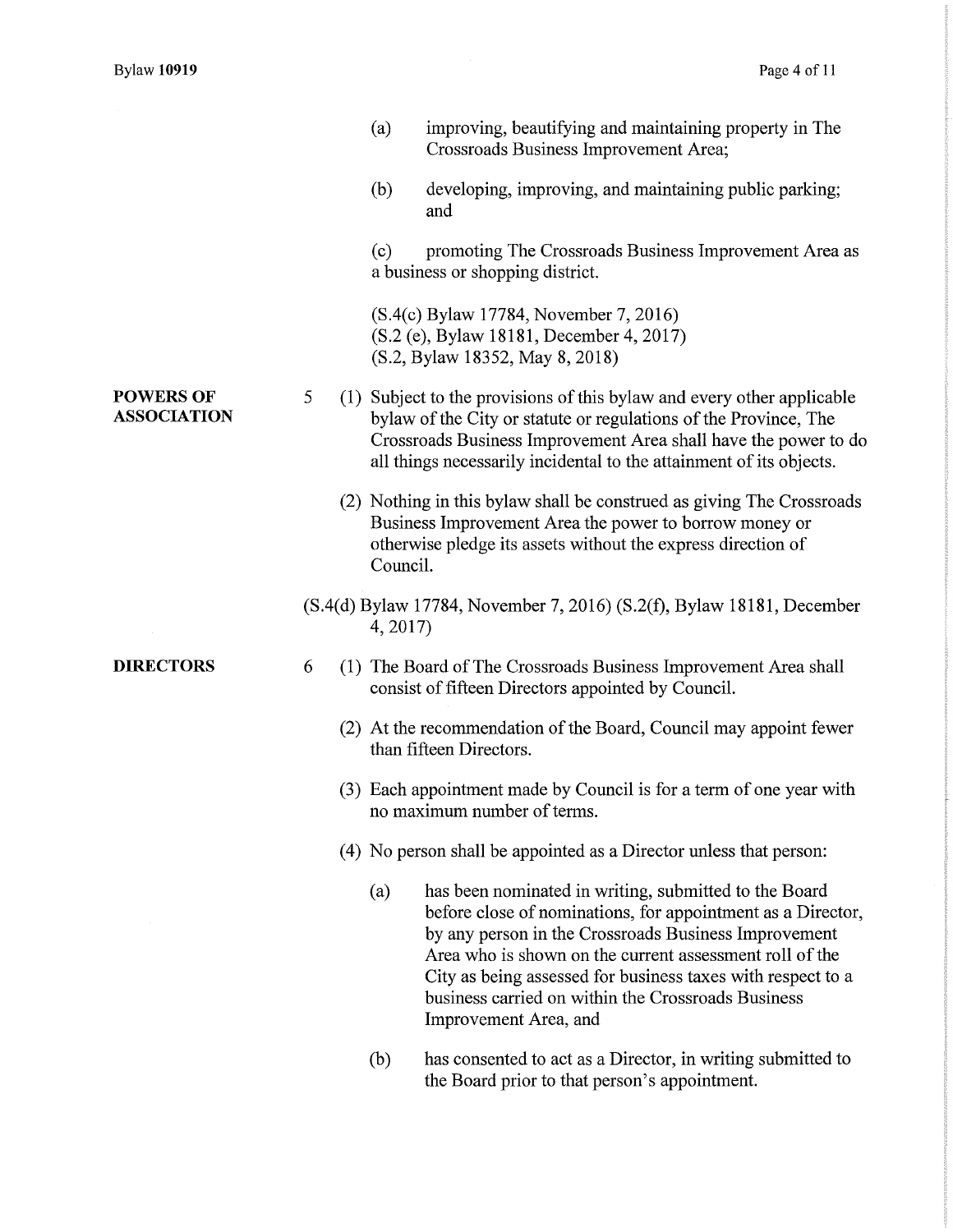**REMUNERATION** 

**PROCEDURES FOR** 

**THE BOARD** 

- (5) A majority of existing, appointed members constitutes quorum.
- (S.4(e) Bylaw 17784, November 7, 2016) (S.2(g), Bylaw 18181, December 4, 2017)
- 7 (1) The position of a Director is voluntary, and no remuneration will be paid for services as a Director.
	- (2) Directors shall be reimbursed for expenses necessarily incurred in the performance of duties as a Director.
- 8 (1) The Board shall manage the business and affairs of The Crossroads Business Improvement Area.
	- (2) The Board shall meet at least quarterly and may meet more frequently, as it sees fit, for the dispatch of business.
	- (3) The Directors shall:
		- (a) elect one of their number as Chair of the Board to preside at all meetings of the Board, and
		- (b) determine the period for which that person is to hold office.
	- (4) If the Chair is not present within fifteen (15) minutes from the time fixed for the holding of any meeting, the Directors present shall choose one of their number to be the Chair of the meeting.
	- (5) A motion is lost when the vote is tied.
	- (6) The Board may delegate any of the Board's powers to a committee or committees consisting of one or more Directors.
- (S.4(f) Bylaw 17784, November 7, 2016) (S.2, Bylaw 18352, May 8, 2018)

#### **FINANCIAL MATTERS**

- 9 (1) The financial year of the Board is the calendar year.
	- (2) The Board may appoint such officers of The Crossroads Business Improvement Area as the Board sees fit and may specify the powers and duties of such officers and, subject to the provisions of this bylaw, may delegate to any officer such of the powers of the Board as the Board thinks fit.
	- (3) If a Director or a Director's family member, as defined within the MGA, has a pecuniary interest in a matter before the Board, the Director shall be precluded from voting or participating in the discussion.
	- ( 4) The Crossroads Business Improvement Area may have a corporate seal, which seal may be adopted or changed from time to time by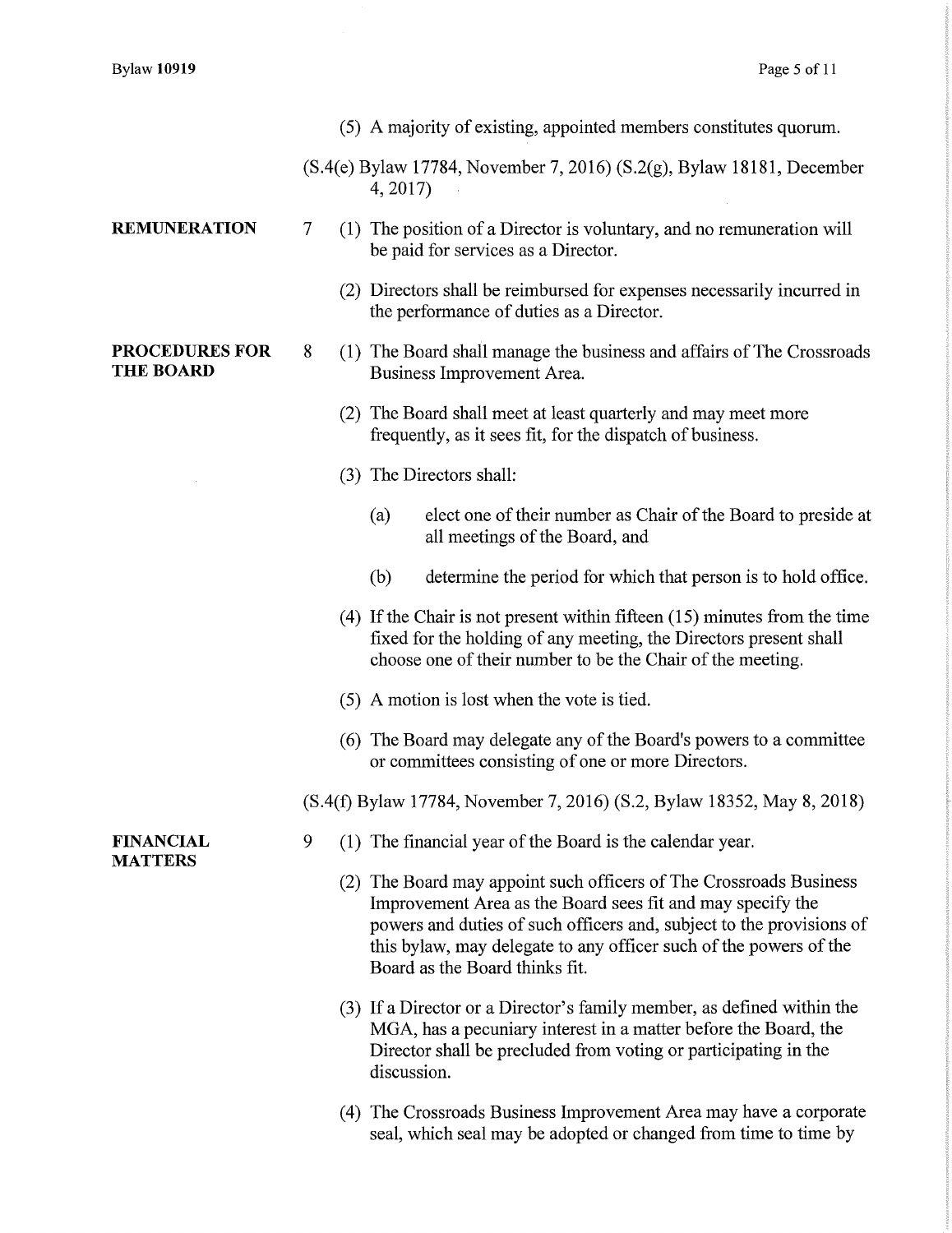the Board and on which the name of the Crossroads Business Improvement Area shall appear.

- (5) The banking business of The Crossroads Business Improvement Area shall be transacted with such banks or financial institutions as the Board may from time to time designate, and shall be transacted in accordance with such agreements, instructions, and delegations of power as the Board may from time to time prescribe.
- ( 6) The Board shall cause true accounts to be kept of the sums of money received and expended by The Crossroads Business Improvement Area and the matter or matters in respect of which such receipts and expenditures take place, all acquisitions and dispositions of property of the Association, and all the assets and liabilities of The Crossroads Business Improvement Area.
- (7) The books of account of The Crossroads Business Improvement Area shall be kept at such place or places as the Board thinks fit, and no person, other than a Director, an officer, the City Auditor, or an officer, accountant, or other person, whose duty to The Crossroads Business Improvement Area or to the Council require that person to do so, shall have any right to inspect any account or book or document of The Crossroads Business Improvement Area except as may be authorized by the Board, by Council, or by statute.
- (8) The Board shall, in each year at the time and in the form prescribed by the Council, submit to the Council, for its approval, estimates of revenues and expenditures expected to be received and made by The Crossroads Business Improvement Area for the next fiscal year.
- (9) The Board shall present and review these estimates with its Members at the annual general meeting and subsequently revise, if necessary, and approve them prior to their submission to Council.
- (10) The Board shall notify by mail, personal delivery, or a combination of the two, all businesses within The Crossroads Business Improvement Area listed in the current assessment roll of the proposed budget, and of the date and place when Council will consider approval of the proposed budget.
- (S.4(g) Bylaw 17784, November 7, 2016)(S.2.(h), Bylaw 18181, December 4, 2017)

**ANNUAL GENERAL MEETINGS AND SPECIAL MEETINGS OF THE** 

10 (1) In each calendar year, prior to submitting its estimates of revenues and expenditures to Council, the Board shall hold an annual general meeting of all Members.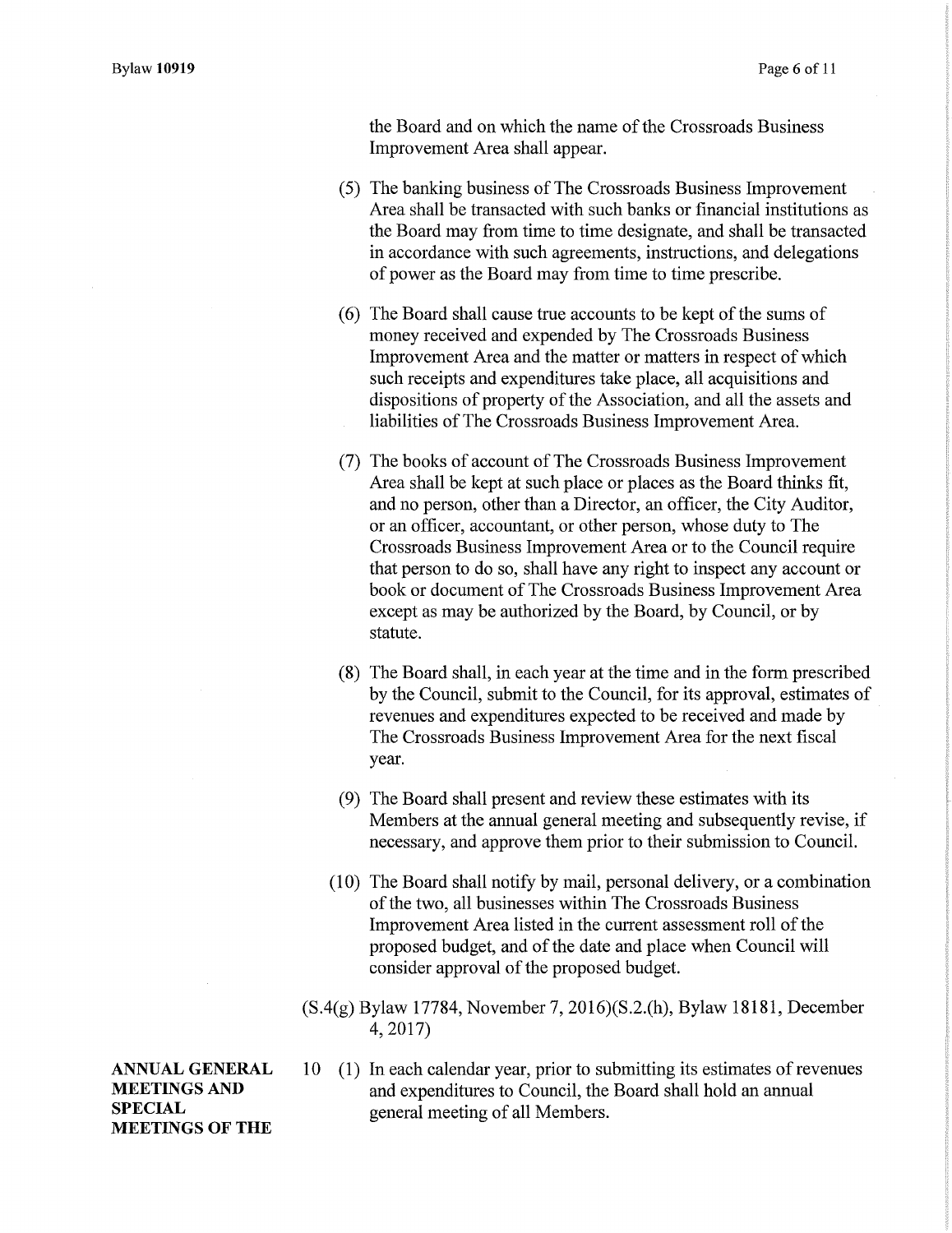$\sim$ 

| <b>BOARD</b>         |    | (2) Written notice of the annual meeting shall be sent by mail,<br>personal delivery, or a combination of the two, to all Members, at<br>least fourteen (14) days prior to the meeting date.                                                                                                                                                                                                      |
|----------------------|----|---------------------------------------------------------------------------------------------------------------------------------------------------------------------------------------------------------------------------------------------------------------------------------------------------------------------------------------------------------------------------------------------------|
|                      |    | (3) At the annual meeting the Board shall:                                                                                                                                                                                                                                                                                                                                                        |
|                      |    | review with Members its estimates of revenues and<br>(a)<br>expenditures for the next calendar year;                                                                                                                                                                                                                                                                                              |
|                      |    | review with Members any nominations for new Directors<br>(b)<br>from the Members for the next calendar year received by<br>the Board prior to the meeting;                                                                                                                                                                                                                                        |
|                      |    | seek any additional nominations for new Directors for the<br>(c)<br>next calendar year; and                                                                                                                                                                                                                                                                                                       |
|                      |    | (d)<br>close the nomination period permanently for new Directors<br>for the next calendar year.                                                                                                                                                                                                                                                                                                   |
|                      |    | (4) For the purposes of any vote of the membership during the annual<br>meeting or a special meeting, the following voting procedures shall<br>apply:                                                                                                                                                                                                                                             |
|                      |    | Each Member shall be entitled to one vote;<br>(a)                                                                                                                                                                                                                                                                                                                                                 |
|                      |    | (b)<br>In order to be eligible to vote, each representative shall<br>present to the Board upon arrival at the meeting, an original<br>signed statement giving the bearer permission to represent<br>the Member in any vote at that meeting; and                                                                                                                                                   |
|                      |    | Motions are passed by a majority of the votes cast by the<br>(c)<br>Members present at the meeting.                                                                                                                                                                                                                                                                                               |
|                      |    | $(S.6, (4.0 - 10.4), By law 13918, April 19, 2005)$                                                                                                                                                                                                                                                                                                                                               |
| <b>ANNUAL REPORT</b> | 11 | The Board shall prepare and submit to Council an annual report of<br>the activity of The Crossroads Business Improvement Area at the<br>time specified by Council, together with an audited financial<br>statement of the Crossroads Business Improvement Area<br>comprised of an income and expenditure account and a balance<br>sheet and any other statements and reports required by Council. |
|                      |    | (S.4(h) Bylaw 17784, November 7, 2016) (s.2(i), Bylaw 18181, December                                                                                                                                                                                                                                                                                                                             |

4, 2017)

(NOTE: Consolidation made under Section 69 of the *Municipal Government Act,* R.S.A. 2000, c.L-21 and Bylaw 16620 Section 16, and printed under the City Manager's authority)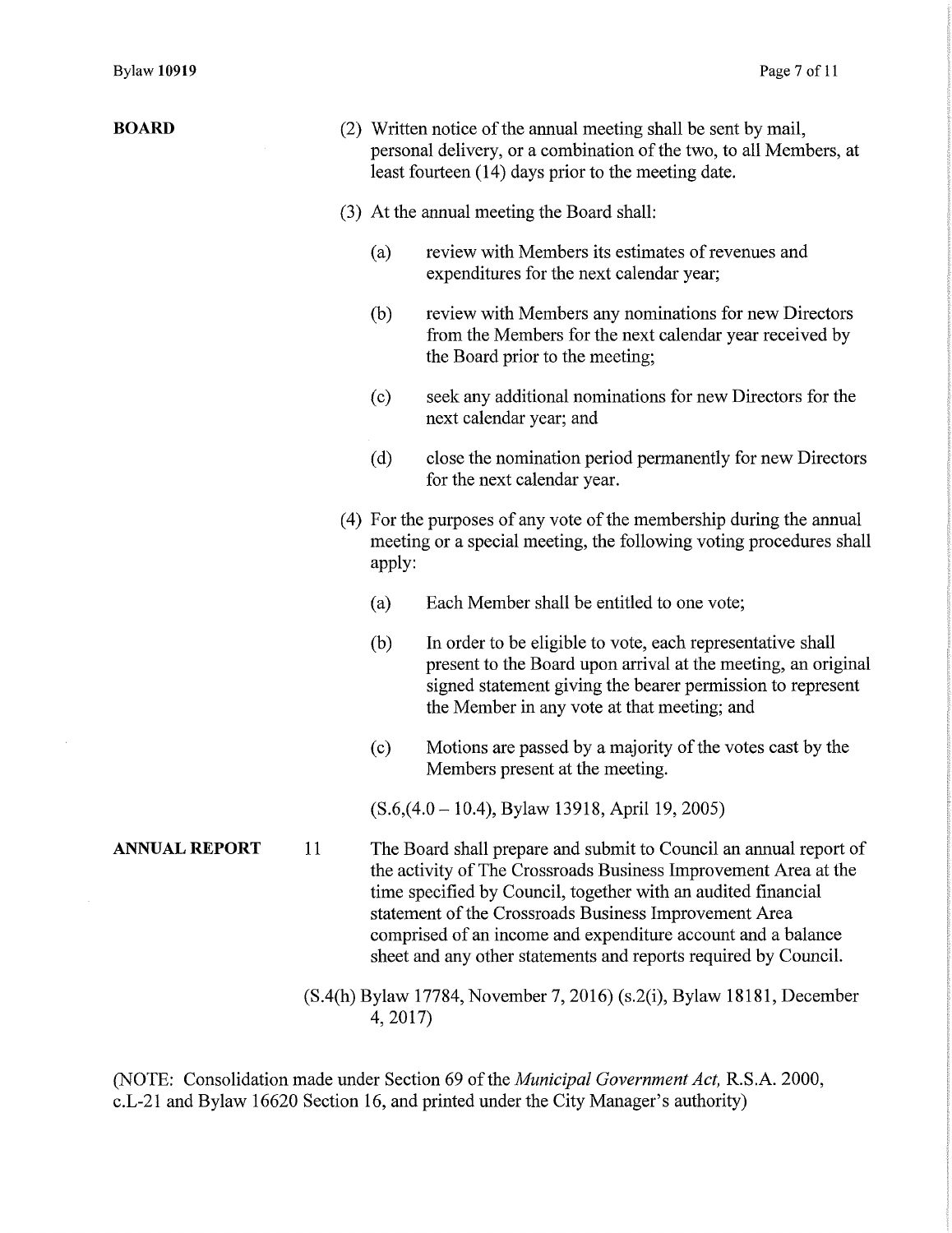Bylaw 10919 passed by Council February 8, 1995

Amendments: Bylaw 11096, July 25, 1995 Bylaw 13918, April 19, 2005 Bylaw 17784, November 7, 2016 Bylaw 17800, November 7, 2016) Bylaw 18181, December 4, 2017 Bylaw 18352, May 8, 2018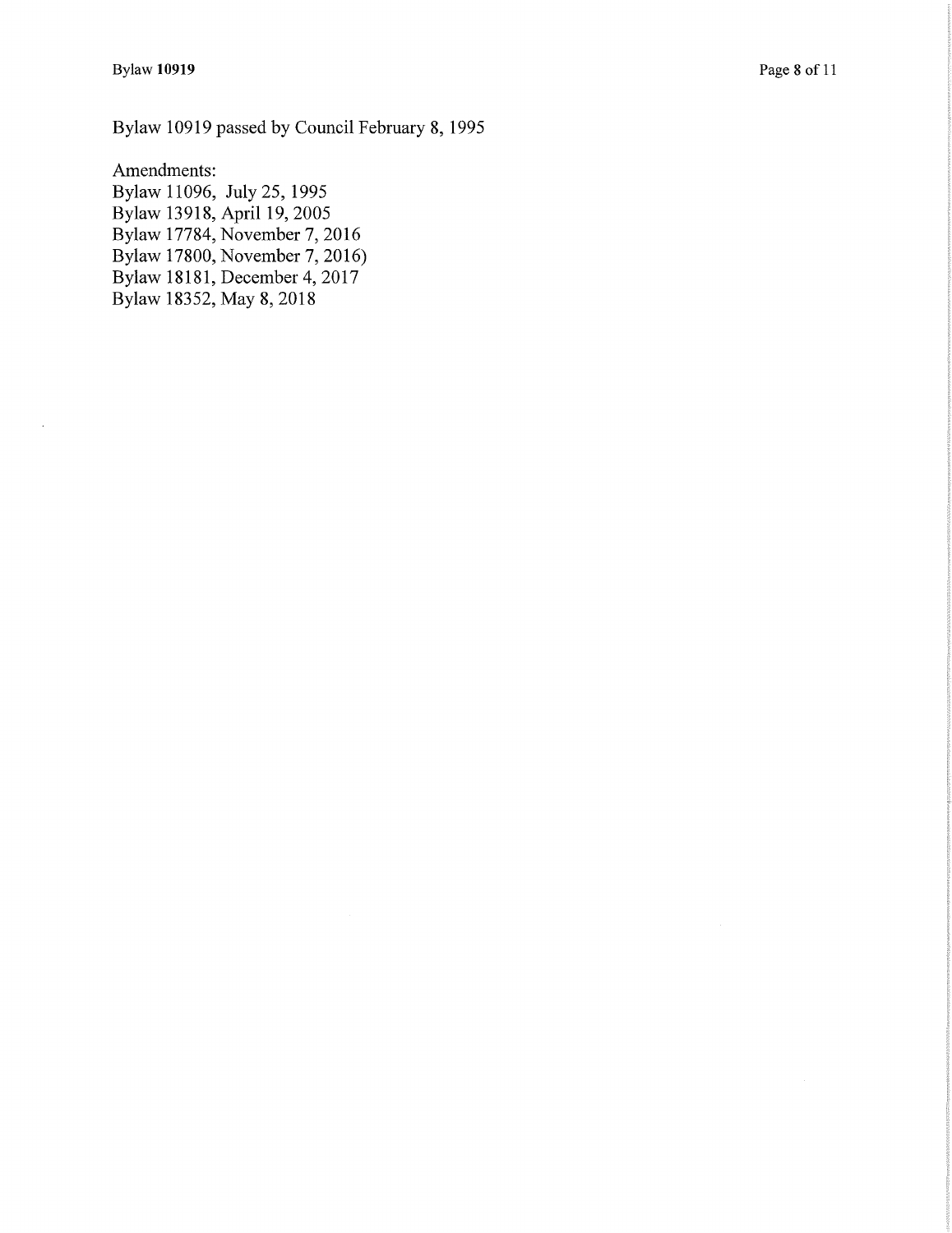## **SCHEDULE A**

### **APPENDIX "B"**

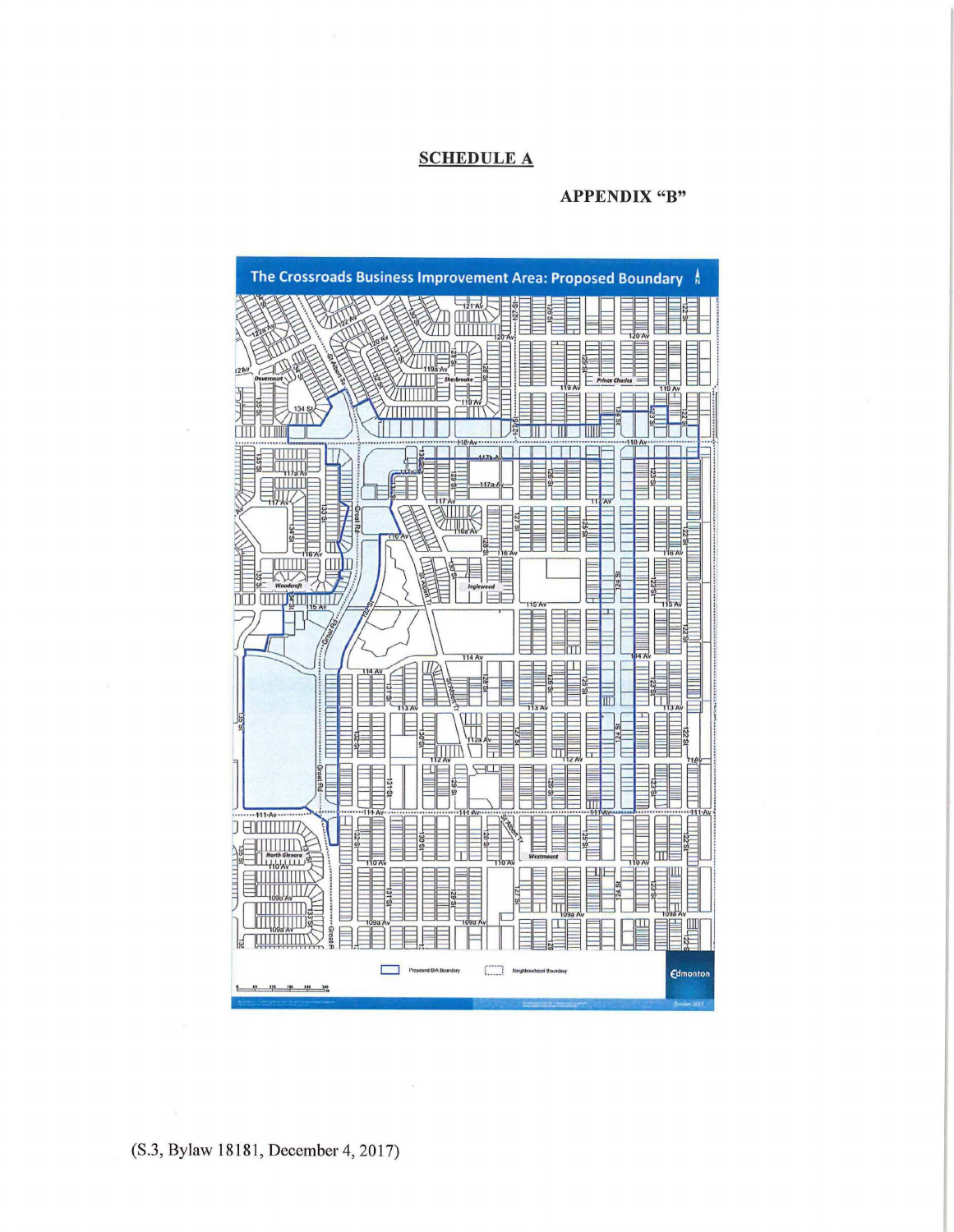# **SCHEDULE B**

### Appendix "C"

# BOUNDARIES OF THE CROSSROADS BUSINESS IMPROVEMENT AREA

The Crossroads Business Improvement Area shall consist of all lots lying with the following boundaries:

- 1. Originating from the intersection of 118 A VENUE and 133 St, west along the north side of 118 AVENUE to the southwest corner of  $13410 - 118$  AVENUE NW, Lot 65, Block 1, Plan2436KS.
- 2. North, then east around the border of  $13410-118$  AVENUE NW, Lot 65, Block 1, Plan 2436KS to the northeast point of the lot.
- 3. East to the northern pointof 13202-118 AVENUE NW, Lots 58U/54/57U/55U/56U, Block 1, Plan 1464KS.
- 4. Southeast along the west lane of ST. ALBERT TRAIL, crossing to the northern point of 13160-118 AVENUE NW, Lot 59A, Block 17, Plan 8722241.
- 5. Southeast along the northeast border of 13160-118 AVENUE NW, Lot 59A, Block 17, Plan 8722241, until the roadway turns east.
- 6. East until 127 STREET NW.
- 7. South on 127 STREET NW to the northwest corner of 12620-118 AVENUE NW, Lots 20/18/19, Block 6, Plan 1025HW.
- 8. East to the northeast corner of 12418-118 AVENUE NW, Lot E, Block 4, Plan 4865CL.
- 9. North to the northwest corner of 11824 124 STREET NW, Lot 5, Block 4, Plan RN64.
- 10. East, then slightly north, to the northwest corner of 12320 118 AVENUE NW, Lot C, Block 3, Plan 2870KS.
- 11. East to the western border of 11831 123 STREET NW, Lots 14/15, Block 2, Plan RN64.
- 12. From the northwest corner, then across the northern border of 11831 123 STREET NW, Lots 14/15, Block 2, Plan RN64.
- 13. At the northeast corner of 11831 123 STREET NW, Lots 14/15, Block 2, Plan RN64, south until the southeast corner of  $11817 - 123$  STREET NW, Lot 17, Block 2, Plan RN64.
- 14. East until reaching the northeast corner of 12208 118 AVENUE NW, LOT 3A, Block 2, Plan 9123216.
- 15. East across 122 STREET, then south, along the east side of 122 STREET, then East until the northeast corner of  $12120 - 118$  AVENUE NW, Lot 22 Block 1, Plan 8721735.
- 16. South, crossing 118 AVENUE NW, stopping on the southeast corner of 11745-122 STREET NW, Lots 16/17, Block 37, Plan RN46.
- 17. West, crossing 122 STREET and 123 STREET, stopping at the southeast corner 11743 124 STREET NW, Lot 12, Block 39, Plan 4128HW.
- 18. South until reaching the north lane of 111 AVENUE.
- 19. West on the north lane of 111 AVENUE until reaching the southwest corner of 12408 111 AVENUE NW, Lots½, Block 4, Plan 253 lAB.